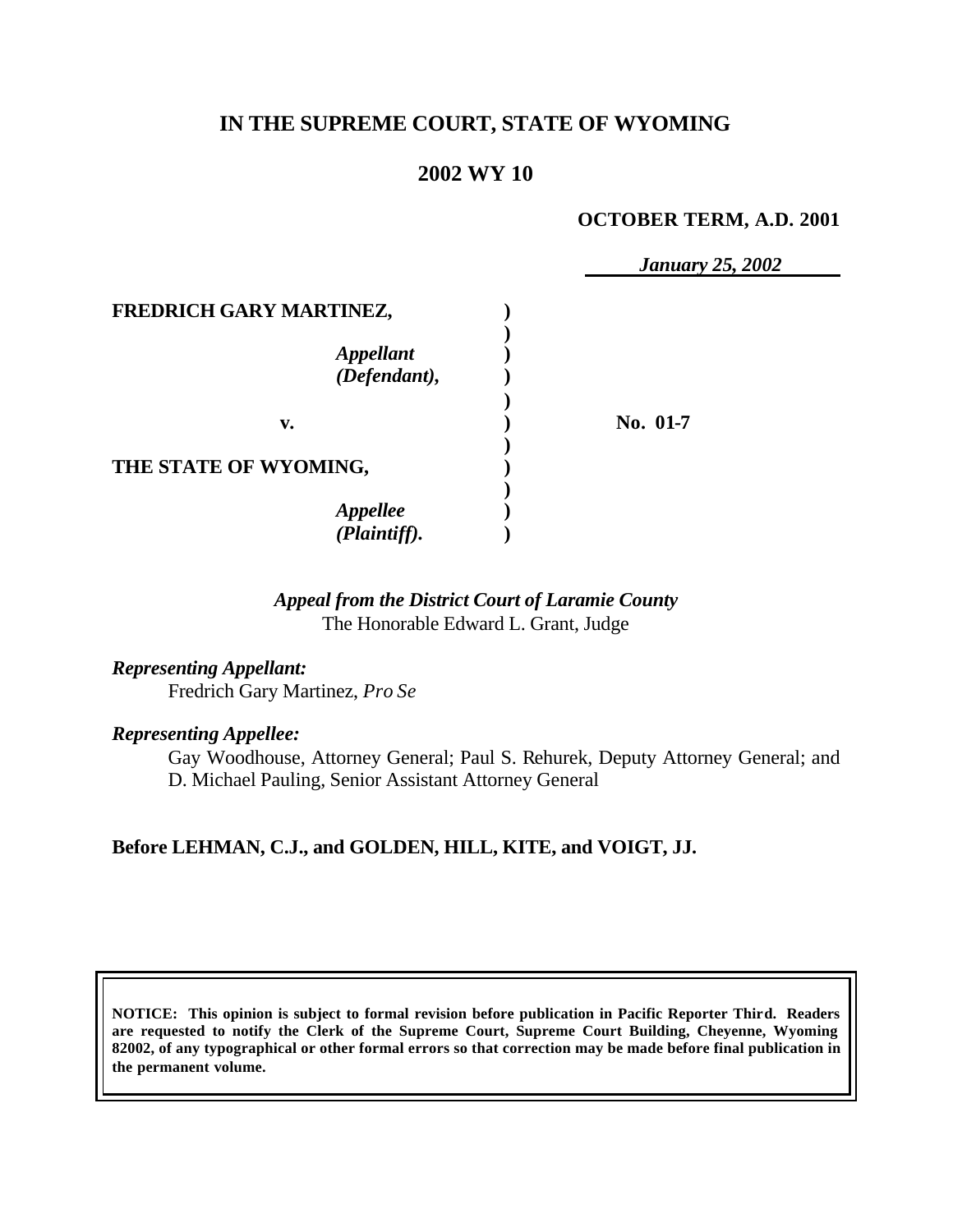KITE, Justice.

[¶1] Appellant Fredrich Martinez appeals from the district court's order denying his motion to correct an illegal sentence. Mr. Martinez claims his sentence is illegal because at the sentencing hearing the district court did not consider the possibility of probation. We affirm.

### **ISSUES**

[¶2] Mr. Martinez presents the following issue on appeal:

## **ISSUE I**

Was [Mr. Martinez] granted consideration in the record of his application for probation, which was contained in the presentence investigation report ordered by the district court?

The state rephrases the issue as follows:

Did the district court properly deny [Mr. Martinez's] motion for correction of an illegal sentence?

## **FACTS**

[¶3] In 1996, Mr. Martinez engaged in sexual intercourse with his sixteen-year-old niece. The girl became pregnant and underwent an abortion. A DNA test confirmed Mr. Martinez was the biological father of the fetus.

[¶4] On April 2, 1998, the state charged Mr. Martinez with one count of second-degree sexual assault and one count of taking indecent liberties with a child. Pursuant to a plea agreement, Mr. Martinez pleaded guilty to the indecent liberties charge, and the state dismissed the second-degree sexual assault charge. Prior to sentencing, the district court ordered a presentence investigation report from the Department of Probation and Parole.

[¶5] On March 3, 1999, Mr. Martinez appeared before the district court for sentencing. The district court noted it had reviewed the presentence investigation report and allowed the parties to comment on the report. It heard statements from Mr. Martinez and his wife and arguments by counsel. The court sentenced Mr. Martinez to serve a prison term of not less than four years nor more than six years. The court did not make an express verbal or written finding that it had considered probation in the sentencing process. Mr. Martinez did not, however, appeal the original judgment and sentence.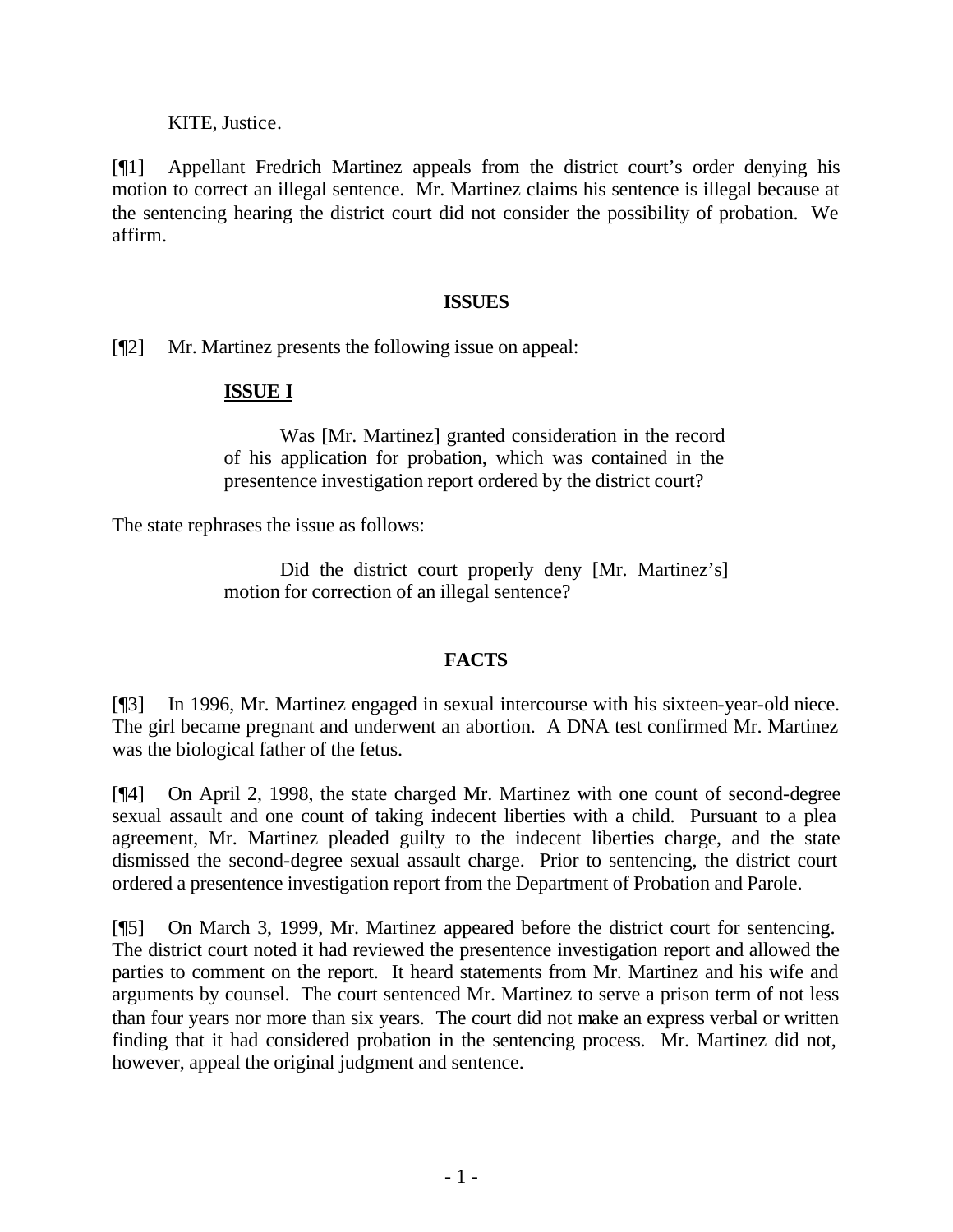[¶6] Mr. Martinez subsequently filed a motion to reduce his sentence, which the district court denied. On July 18, 2000, Mr. Martinez filed a *pro se* motion to correct an illegal sentence pursuant to W.R.Cr.P. 35(a). In his motion, Mr. Martinez asserted his sentence was illegal because the district court did not consider the possibility of placing him on probation. He requested that the district court vacate his sentence and conduct another sentencing hearing to consider probation. Presumably in response to Mr. Martinez's motion, the district court issued an amended judgment and sentence which included the following statement: "**THE COURT HEREBY** considered probation for the defendant, but found that probation was inappropriate in this matter." A short time later, the district court entered a second amended judgment and sentence, apparently to correct an erroneous date included in the amended judgment and sentence. On October 20, 2000, the district court issued an order denying Mr. Martinez's motion to correct an illegal sentence, and Mr. Martinez appealed.

### **STANDARD OF REVIEW**

[¶7] W.R.Cr.P. 35(a) governs motions to correct illegal sentences. "A motion to correct an illegal sentence under W.R.Cr.P. 35(a) is addressed to the sound discretion of the sentencing court." *Mead v. State,* 2 P.3d 564, 566 (Wyo. 2000). We, therefore, apply our abuse-ofdiscretion standard in reviewing a denial of a motion to correct an illegal sentence. *Cardenas v. State,* 925 P.2d 239, 240 (Wyo. 1996). The abuse-of-discretion standard of review reaches the question of the reasonableness of the trial court's choice. *Griswold v. State,* 2001 WY 14, ¶7, 17 P.3d 728, ¶7 (Wyo. 2001). Judicial discretion is a composite of many things, among which are conclusions drawn from objective criteria; it means exercising sound judgment with regard to what is right under the circumstances and without doing so arbitrarily and capriciously. *Id.*

### **DISCUSSION**

[¶8] Mr. Martinez claims the sentence imposed by the district court was illegal because the court did not consider probation before passing sentence against him. In support of his argument, he points to the fact that the district court did not make a specific ruling granting or denying probation. The state maintains that the district court properly considered probation at his sentencing hearing.

[¶9] W.R.Cr.P. 35(a) gives district courts the authority to correct illegal sentences at any time. "An illegal sentence is one which exceeds statutory limits, imposes multiple terms of imprisonment for the same offense, or otherwise violates constitutions or the law." *Duran v. State*, 949 P.2d 885, 887 (Wyo. 1997); *see also Sanchez v. State,* 982 P.2d 149, 150 (Wyo. 1999).

[¶10] A district court is not obligated to grant probation to a defendant. *Burk v. State,* 848 P.2d 225, 236 (Wyo. 1993). The court must, however, consider an application for probation and, if it does not grant probation, include a statement in the written sentence expressly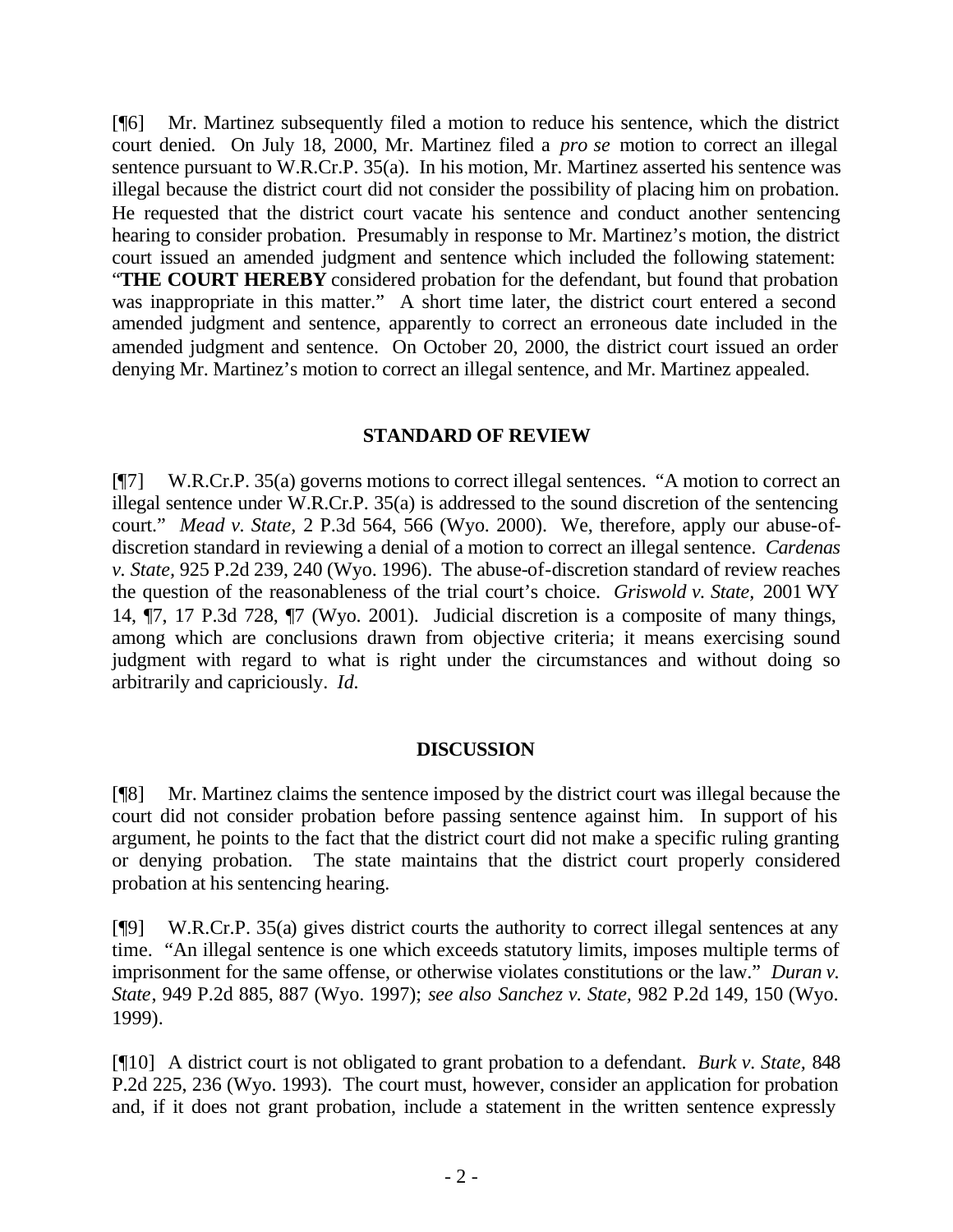acknowledging it considered the application. *See Sanchez v. State,* 592 P.2d 1130, 1137 (Wyo. 1979); W.R.Cr.P. 32(c)(2)(D).

[¶11] This court has stated that no particular amount of consideration of probation is required as long as the record reveals the district court did consider it. *Beaulieu v. State,* 608 P.2d 275, 275 (Wyo. 1980); *see also Volz v. State,* 707 P.2d 179, 182-83 (Wyo. 1985). We applied this rationale in *Beaulieu* and held that, because a probation plan appeared in the presentence report and the defendant requested probation at the sentencing hearing, sufficient evidence existed in the record to support the conclusion that the district court considered probation. 608 P.2d at 275. Similarly, in *Burk,* we found sufficient proof that the district court had considered probation when it imposed sentences in two cases against the defendant. 848 P.2d at 236. In the first case, the defense counsel argued for leniency and mentioned that other persons involved in the defendant's case had received probation. *Id.* In the second case, the defense counsel asked for leniency, the defendant's parents requested that the court grant probation, and the presentence investigation report addressed the issue of probation. *Id.*

[¶12] After reviewing the record in the case at bar, we are convinced the district court considered and rejected the option of placing Mr. Martinez on probation. The presentence investigation report indicated Mr. Martinez's mother and his wife both told the probation officer they believed Mr. Martinez should be placed on probation. Although the presentence investigation report did not include an explicit recommendation as to whether or not probation was appropriate in Mr. Martinez's case, it did address potential problems which could arise if he were placed on probation. Because Mr. Martinez and his family lived in Colorado, the State of Colorado would need to supervise his probation. The probation officer was concerned Colorado would be reluctant to accept the responsibility of supervising Mr. Martinez's probation because he was a sex offender, there were minor children living in his home, and his employment as an "over the road" truck driver would make him difficult to supervise. The report continued by stating: "Should the Court consider this Defendant appropriate for a probation term, it is recommended it be under the strictest conditions, including a placement at community corrections where he can be closely scrutinized."

[¶13] Mr. Martinez's wife spoke at the sentencing hearing. She stated that Mr. Martinez was a good husband and father and she and their children relied upon him for emotional and financial support. Mrs. Martinez asserted that, if Mr. Martinez were sent to prison, the family would suffer financially and emotionally.

[¶14] The district court sentenced Mr. Martinez to serve a prison term of not less than four years nor more than six years. In passing sentence, it recognized the negative impact an imprisonment sentence would have on Mr. Martinez's family but declared that Mr. Martinez must be accountable for his actions.

[¶15] Under these facts, it is very clear the probation question was squarely before the district court, and the court considered and rejected that option. Pursuant to W.R.Cr.P.  $32(c)(2)(D)$ , the district court should have included a statement in the original judgment and